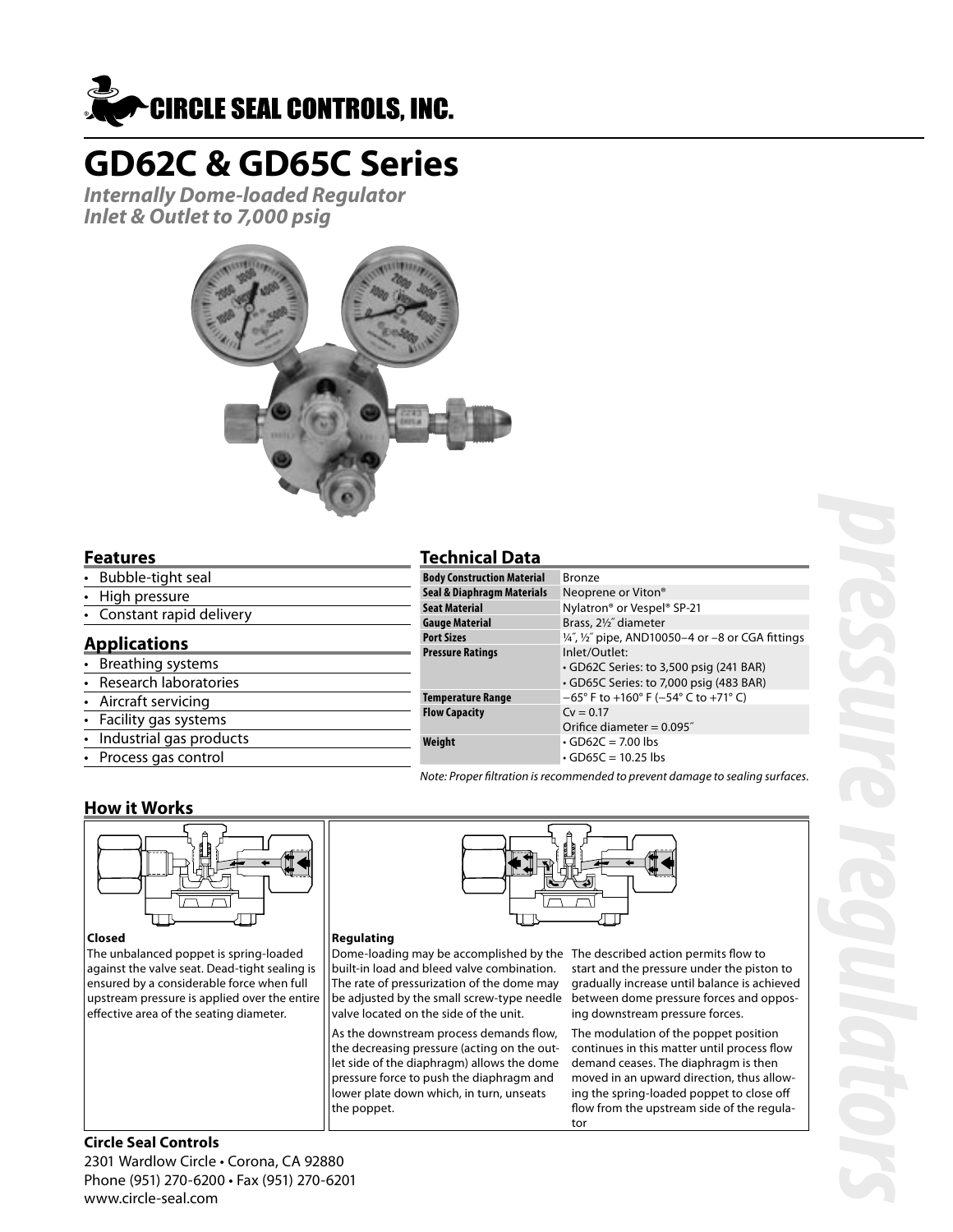## **GD62C & GD65C Series**

### **Dimensions & Flow Curves**



#### **Panel Mount Detail**



26 **Circle Seal Controls Pressure Regulators**

### Air Flow Chart<br>700



#### **Correction factors for gases other than air:**

| Gas      | <b>Correction Factor</b> |
|----------|--------------------------|
| Air      | 1.000                    |
| Helium   | 2.690                    |
| Hydrogen | 3.795                    |
| Nitrogen | 1.016                    |
| Oxygen   | 0.951                    |

**Flow rates for gases other than air:** Air Flow Rate  $(Q)$   $\times$  correction factor